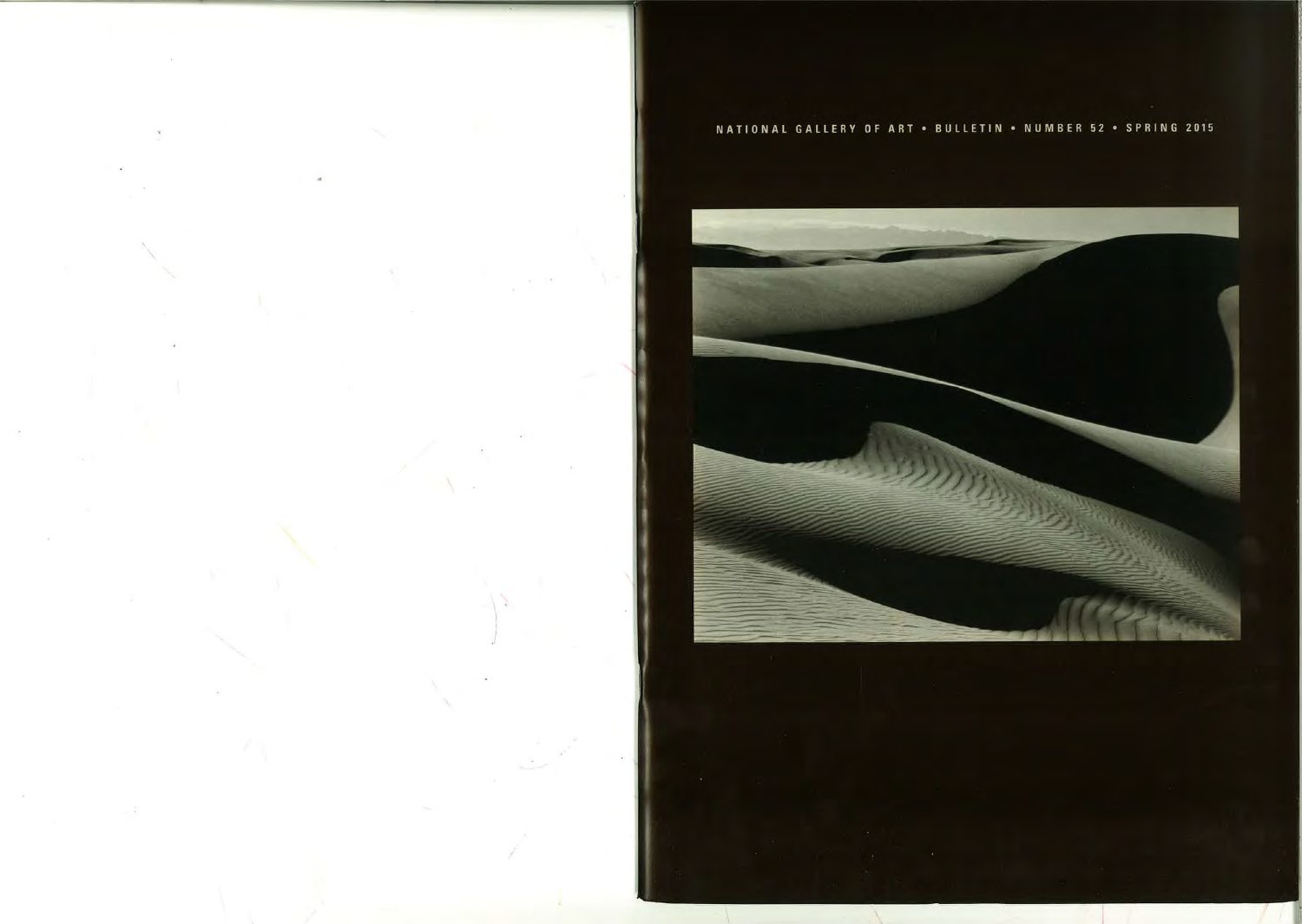$42$ 

## **CASVA** Center for Advanced Study in the Visual Arts

## The Wyeth Foundation for American Art and CASVA

In February 1987, at what was described as "a splendid evening" In Washington, several members of the board of the Wyeth Endowment for American Art-now the Wyeth Foundation for American Art-proposed the creation of a two-year predoctoral fellowship program in American art at CASVA. John Wilmerding, then deputy director of the Gallery, was a guiding force behind the plan that resulted in a long-term series of grants to the Center to support research in American art by a new generation. In all, twenty-four Wyeth fellows have benefited from this program, including several who went on to professional museum careers; Jodi Hauptman (Wyeth fellow from 1993 to 1995) focused on Joseph Cornell for her Yale dissertation and is now senior curator of the department of drawings and prints at the Museum of Modern Art in New York. Others became university or college professors at such institutions as Smith College, Stanford University, Columbia University, Princeton University, the University of Delaware, Northwestern University, and Bowdoin College, making it quite difficult to imagine that in Wilmerding's time at Harvard University it was rare for a promising graduate student to seek to study American art.

There was some concern in the early years about the definition of a fellowship dedicated to one of America's greatest figurative and realist painters. The original idea was that the fellowship should support the study of American art before World War II. However, with the flexibility of the Wyeth board, the fellowship evolved to embrace American art in the widest terms, including the traditions of

native, pre-revolutionary, and post-World War II art. Today, the award of a Wyeth Fellowship at CASVA represents a standard of excellence.

In 2001, the Wyeth Foundation for American Art awarded the Center a grant to support the symposium "American Art History in the New Century." The meeting of scholars proved so successful and significant that the Wyeth Foundation agreed to support a longerterm program of lectures and conferences in addition to the predoctoral fellowship. Since 2003, a Wyeth Lecture in American Art by a distinguished scholar has alternated biennially with a conference dedicated to presenting new work in the field.

Encouraged by the Wyeth Foundation to reach beyond the East Coast, the Center has worked to make the Wyeth Lectures available to a wider audience through audio podcasts and eventually video podcasts. Wyeth Lectures by all of the speakers in the series, including Jules Prown, Kathleen Foster, Alexander Nemerov, Richard J. Powell, Bryan J. Wolf, and Jennifer L. Roberts, are now freely accessible online with closed captioning for the hearing impaired at www.nga.gov/content/ ngaweblaudio-videolwyeth.html.

Wyeth conferences have approached a variety of topics in American art, from the history of collecting to documentary photography, from art and religion to landscape painting in the later twentieth century, following current directions in the field. At their most ambitious they have involved collaboration with other institutions. In 2008 CASVA and the National Museum of the American Indian (NMAI) cosponsored the Wyeth conference "Images of

the American Indian, 1600-2000," bringing institutional neighbors together, in connection with exhibitions of George de Forest Brush at the Gallery and Fritz Scholder at NMAI.

The 2014 conference, planned in collaboration with the Brandywine River Museum of Art, was inspired by the Gallery's exhibition Andrew Wyeth: Looking Out, Looking In (fig. 1). Curators Nancy Anderson and Charles Brock collaborated with CASVA in the planning of the Wyeth conference, together with Thomas Padon, director of the Brandywine River Museum. For this historic turning point for Wyeth studies, three scholars who have long dedicated their research to the artist agreed to participate: Wanda Corn, who wrote her dissertation on Wyeth and who has been the most acute and consistent critic of his work; Anne Classen Knutson, organizer of the 2006 exhibition Andrew Wyeth: Memory and Magic at the High Museum, Atlanta; and Kathleen Foster, who curated the High Museum exhibition when it moved to Philadelphia and contributed to the catalog. David Cateforis, author of Rethinking Andrew Wyeth (2014), presented the current state of Wyeth studies, singling out the dissertation of Edwin R. Harvey (amazingly, the first on Wyeth in forty years) as "pathbreaking." Harvey himself gave a spellbinding interpretation of Wyeth's Hay Ledge as a representation "not only of whom and what but also how Wyeth saw and painted." Leo G. Mazow spoke on Wyeth's contemporaries, specifically Edward Hopper and his hotel paintings, and Abbie Sprague focused on the British and American tempera artists whose techniques, inspired by Cennino